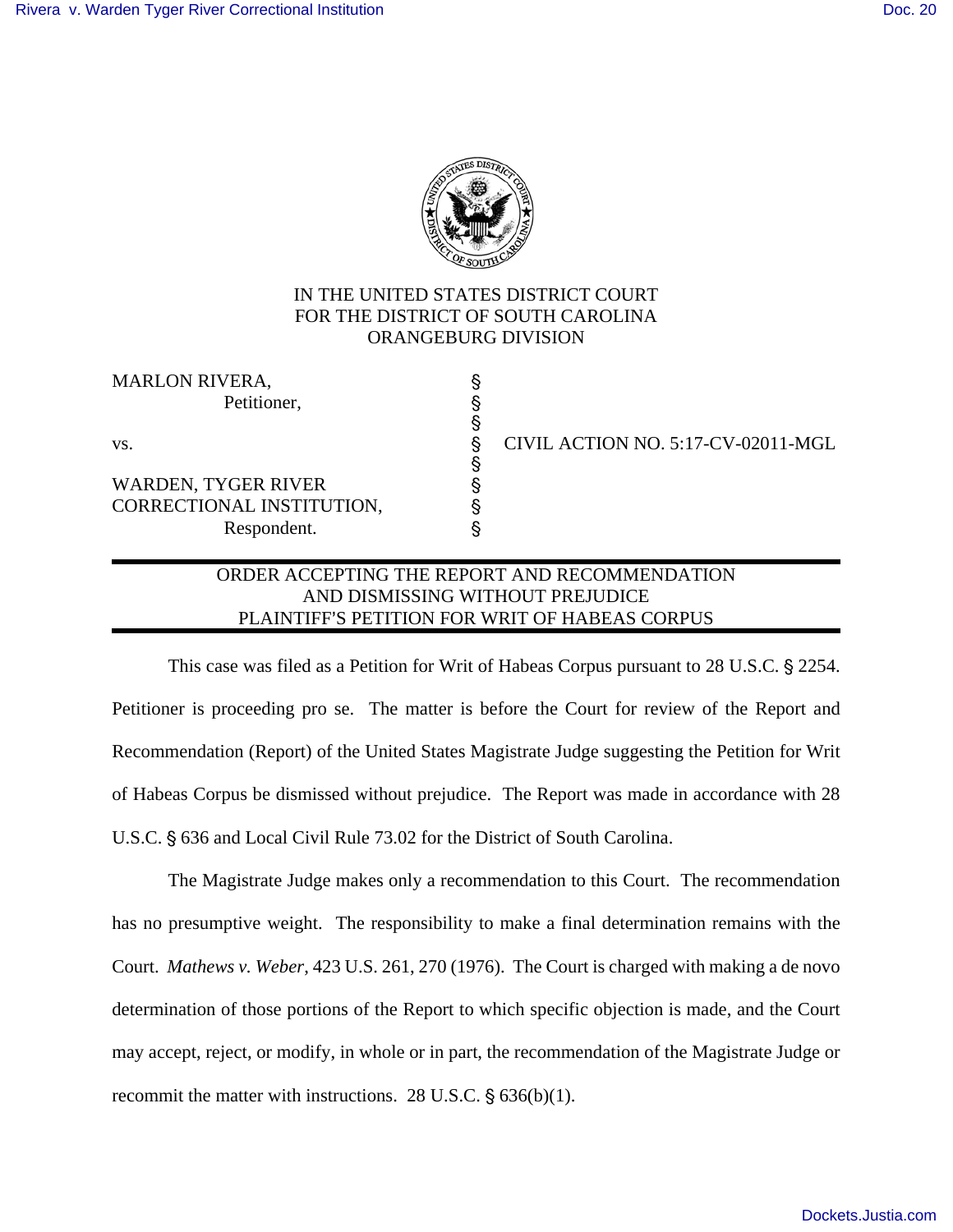The Court need not conduct a de novo review, however, "when a party makes general and conclusory objections that do not direct the  $[C]$  ourt to a specific error in the [Magistrate Judge's] proposed findings and recommendations." *Orpiano v. Johnson*, 687 F.2d 44, 47 (4th Cir. 1982); *see* Fed. R. Civ. P. 72(b). Thus, the Court will address each specific objection to the Report in turn. As provided above, however, the Court need not-and will not-address any arguments that fail to point the Court to alleged specific errors the Magistrate Judge made in the Report.

The Magistrate Judge filed the Report on September 11, 2017, and the Clerk of Court entered Petitioner's objections to the Report on September 25, 2017. The Court lacks jurisdiction over the Petition, and having reviewed the objections, finds them without merit. Therefore, the Court will enter judgment accordingly.

The Magistrate Judge notes Petitioner previously filed a Petition for Writ of Habeas Corpus in this Court. The instant petition is thus Petitioner's second Petition under 28 U.S.C. § 2254, and Petitioner has neglected to seek leave from the United States Court of Appeals for the Fourth Circuit to file the instant petition as required under 28 U.S.C.  $\S$  2244(b)(3)(A). For that reason, the Magistrate Judge recommends dismissing the Petition without prejudice.

Petitioner filed a Response to the Report captioned "Response to Report and Recommendation and Motion to [Set] Aside," which was construed by the Clerk as an Objection to the Report. ECF No. 18 at 1. In his Objection, Petitioner asks this Court "to set aside his Petition, and grant him leave to submit his request for permission from the Fourth Circuit Court of Appeals to file his second habeas Petition." Id. at 2. Petitioner notes he "hereby objects to [page four of] the . . . Report and Recommendation . . . . And hereby makes his Motion to [set] aside his Petition on the basis to properly submit his Petition under the Rule of Constitutional law." Id.